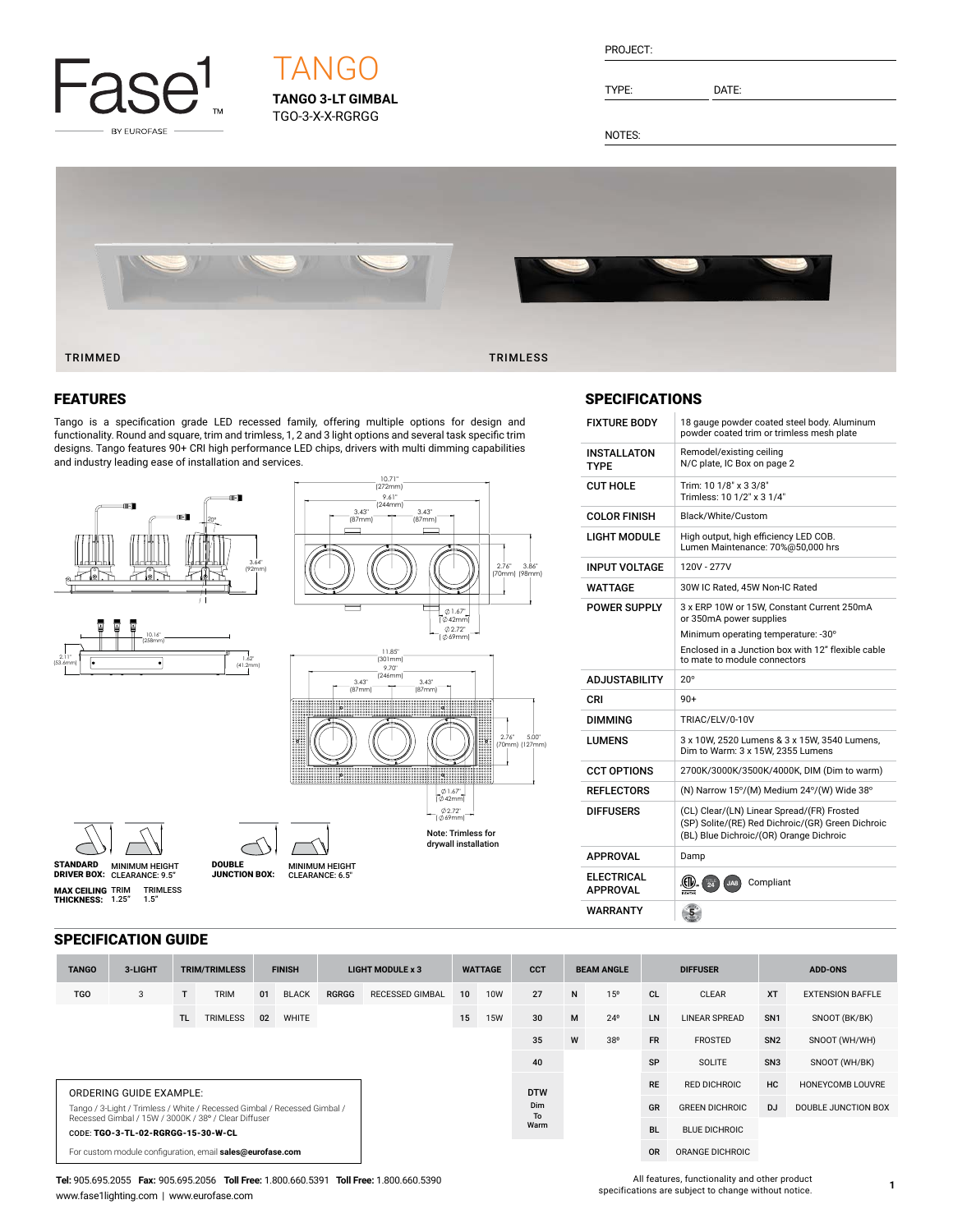

# TANGO **TANGO 3-LT GIMBAL** TGO-3-X-X-RGRGG

#### REFLECTOR OPTIONS ADD-ONS



#### DIFFUSER OPTIONS

| Clear<br>Lens<br>(CL) | Linear<br>Spread<br>Lens<br>(LN) | Frosted<br>Lens<br>(FR) | Solite<br>Lens<br>(SP) | Red<br>Dichroic<br>(RE) | Green<br><b>Dichroic</b><br>(GR) | Blue<br><b>Dichroic</b><br>(BL) | Orange<br><b>Dichroic</b><br>(OR) |
|-----------------------|----------------------------------|-------------------------|------------------------|-------------------------|----------------------------------|---------------------------------|-----------------------------------|



**SNOOT** (White ext/Black int) **(SN3)**





**HONEYCOMB LOUVRE** (Black ext/int) **(HC)**

(Black ext/int) **(SN1)**



(White ext/int) **(SN2)**



**DOUBLE JUNCTION BOX** (Shallow Ceiling Application) **(DJ)**

#### NEW CONSTRUCTION PLATES + IC BOXES



### DRIVERS

- Compatible with TRIAC (forward-phase or leading-edge) ELV (reverse-phase or trailing edge) and 0-10V dimmers.
- ESSxxxW models: TRIAC and ELV dimming only at 120 Vac
- ESSxxxW models: ELV dimming only at 230 Vac
- 90° C maximum case hot spot temperature
- Class 2 power supply
- Lifetime: 50,000 hours at 70° case hot spot temperature (some models have a higher lifetime)
- IP64-rated (IP66 for ESST) case with silicone-based potting
- Protections: Output open load, over-current and short-circuit (hiccup), and over-temperature with auto recovery.
- Conducted and radiated EMI: Compliant with FCC CFR Title 47 Part 15 Class B (120 Vac) and Class A (277 Vac), and EN55015 (CISPR 15) at 220, 230, and 240 Vac.
- Complies with ENERGY STAR®, DLC (DesignLight Consortium®) and CA Title 24 technical requirements
- Worldwide safety approvals